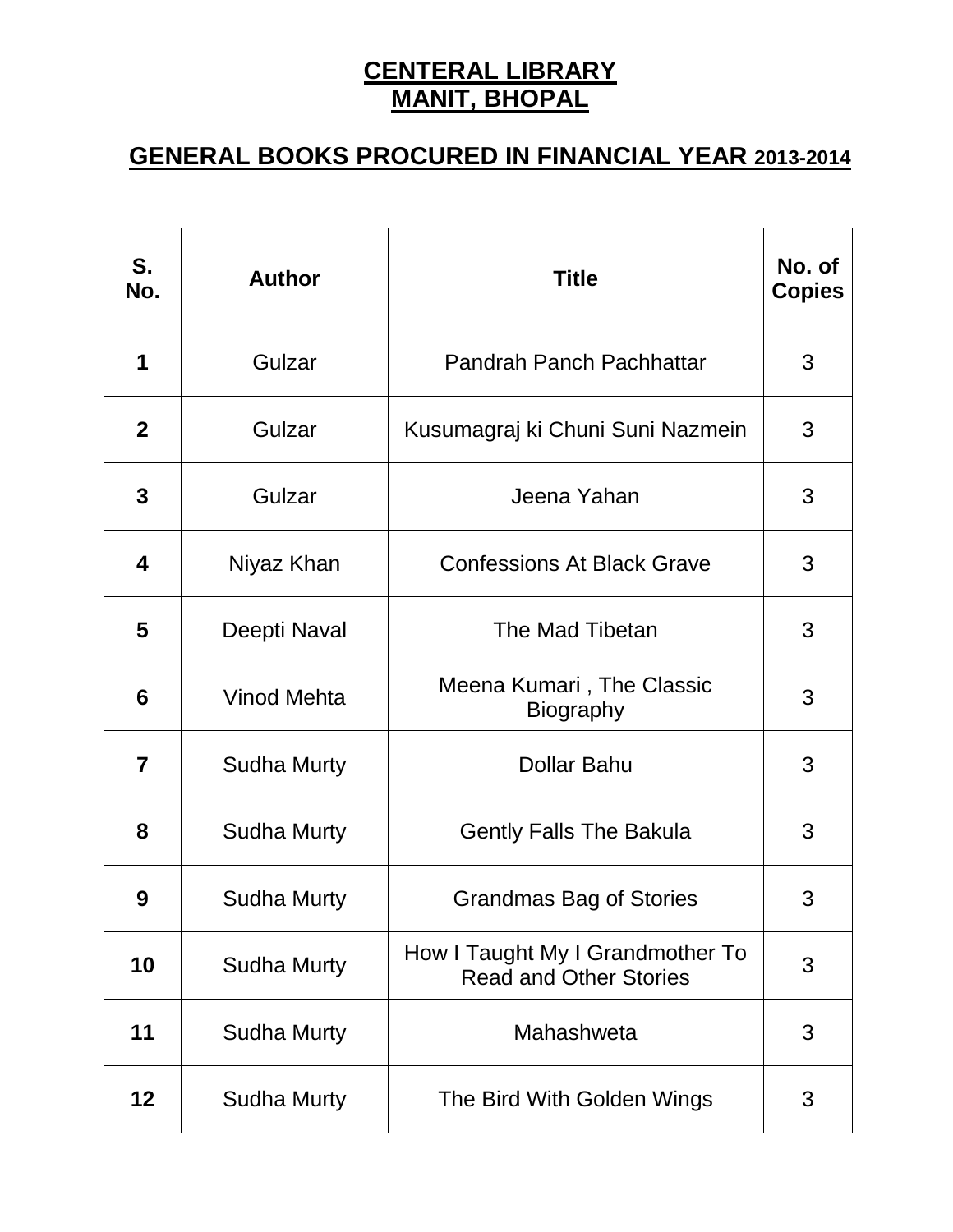| S.<br>No. | <b>Author</b>                             | <b>Title</b>                                       | No. of<br><b>Copies</b> |
|-----------|-------------------------------------------|----------------------------------------------------|-------------------------|
| 13        | <b>Sudha Murty</b>                        | The Day I Stopped Drink Milk                       | 2                       |
| 14        | Sudha Murty                               | The Magic Drum and Other Sories                    | 3                       |
| 15        | <b>Sudha Murty</b>                        | The Old Man and His God                            | 3                       |
| 16        | <b>Sudha Murty</b>                        | Wise and Otherwise: a Salute To<br>Life            | 3                       |
| 17        | Sarvepalli<br>Radhakrishnan               | Mahatma Gandhi Essays &<br><b>Reflections</b>      | 3                       |
| 18        | Anand<br>Kumarasamy                       | Gandhi on Personal Leadership                      | 3                       |
| 19        | <b>Eknath Easwaran</b>                    | <b>Gandhi the Man</b>                              | 1                       |
| 20        | <b>Eknath Easwaran</b>                    | The Two Gandhis                                    | 3                       |
| 21        | <b>Patricia Cronin</b><br><b>Marcello</b> | Mohandas K. Gandhi: A Biography<br><b>PB</b>       | 3                       |
| 22        | Nasreen Munni<br>Kabir                    | In The Company of A Post                           | 3                       |
| 23        | Gulzar                                    | Magical Wishes: The Adventures of<br>Goopy & Bagha | 3                       |
| 24        | Gulzar                                    | Kharashen                                          | 3                       |
| 25        | Ram Pratap                                | <b>Gandhian Management</b>                         | 3                       |
| 26        | M. K. Gandhi                              | My Experiments With Truth: An<br>Autobiography     | 3                       |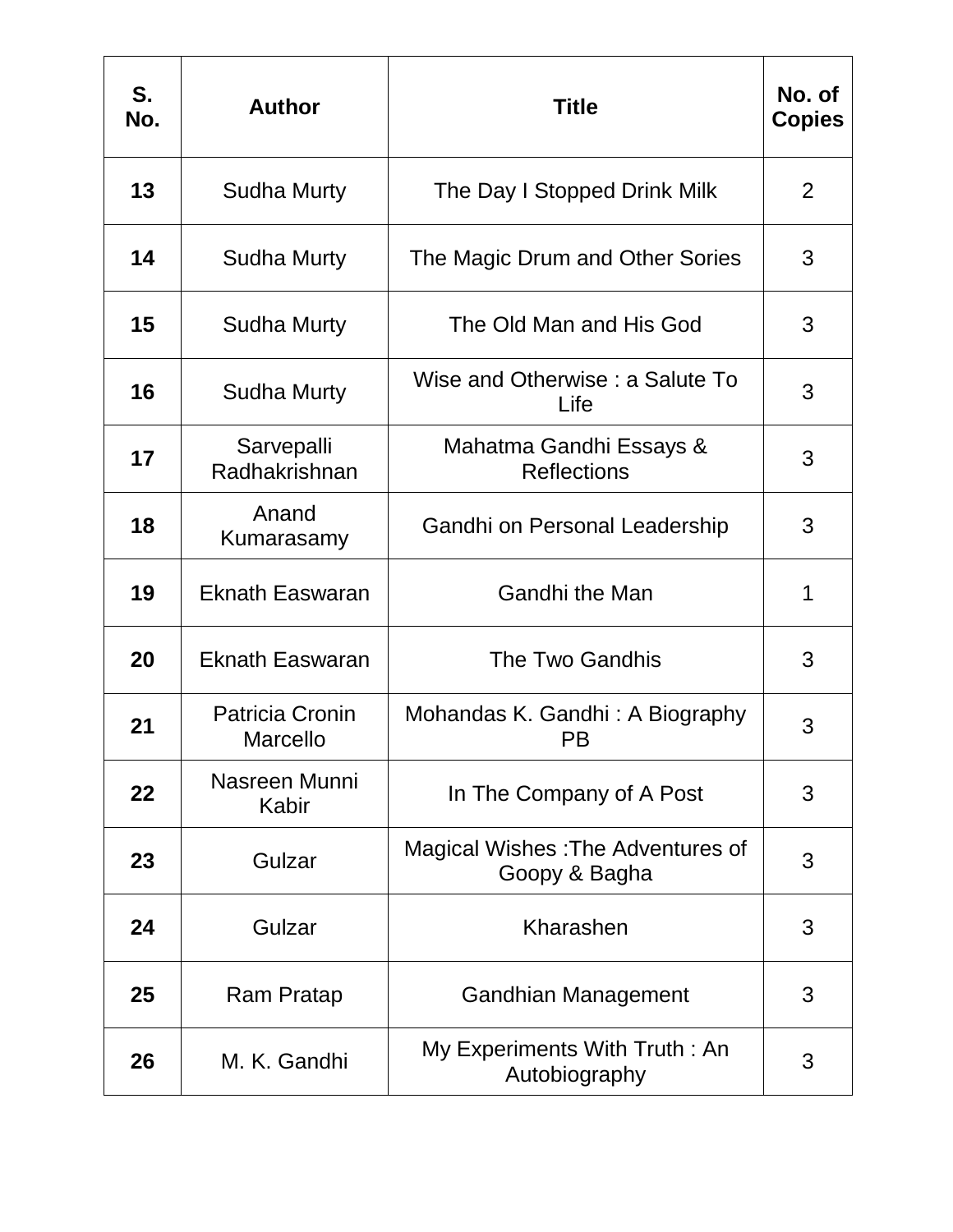| S.<br>No. | <b>Author</b>         | <b>Title</b>                                             | No. of<br><b>Copies</b> |
|-----------|-----------------------|----------------------------------------------------------|-------------------------|
| 27        | Malaha                | I Am Malaha                                              | 3                       |
| 28        | Guljar                | Mirza Galib - Ek Swanahi<br>Manjamama                    | 3                       |
| 29        | Gulzar                | Masoom                                                   | 3                       |
| 30        | Gulzar                | <b>New Dehli Times</b>                                   | 3                       |
| 31        | Gulzar                | Potli Baba ki Kahani: Ali Baba Aur<br><b>Chalis Chor</b> | 3                       |
| 32        | Gulzar                | <b>Half A Rupees: Stories</b>                            | 3                       |
| 33        | Gulzar                | <b>Neglected Poems Gulzar</b>                            | 3                       |
| 34        | Gulzar                | Meelo Se Din                                             | 3                       |
| 35        | Gulzar                | My Favourite Stories: Boskys<br>Panchatatra              | 3                       |
| 36        | Gulzar                | Izaazat                                                  | 3                       |
| 37        | Gulzar                | Pukhraj                                                  | 3                       |
| 38        | <b>Sunjoy Shekhar</b> | 100 Lyrics                                               | $\overline{2}$          |
| 39        | Gulzar                | Gulzar's Raavi Paar and Other<br><b>Stories</b>          | 3                       |
| 40        | Gulzar                | Raavi Paar Hindi                                         | 3                       |